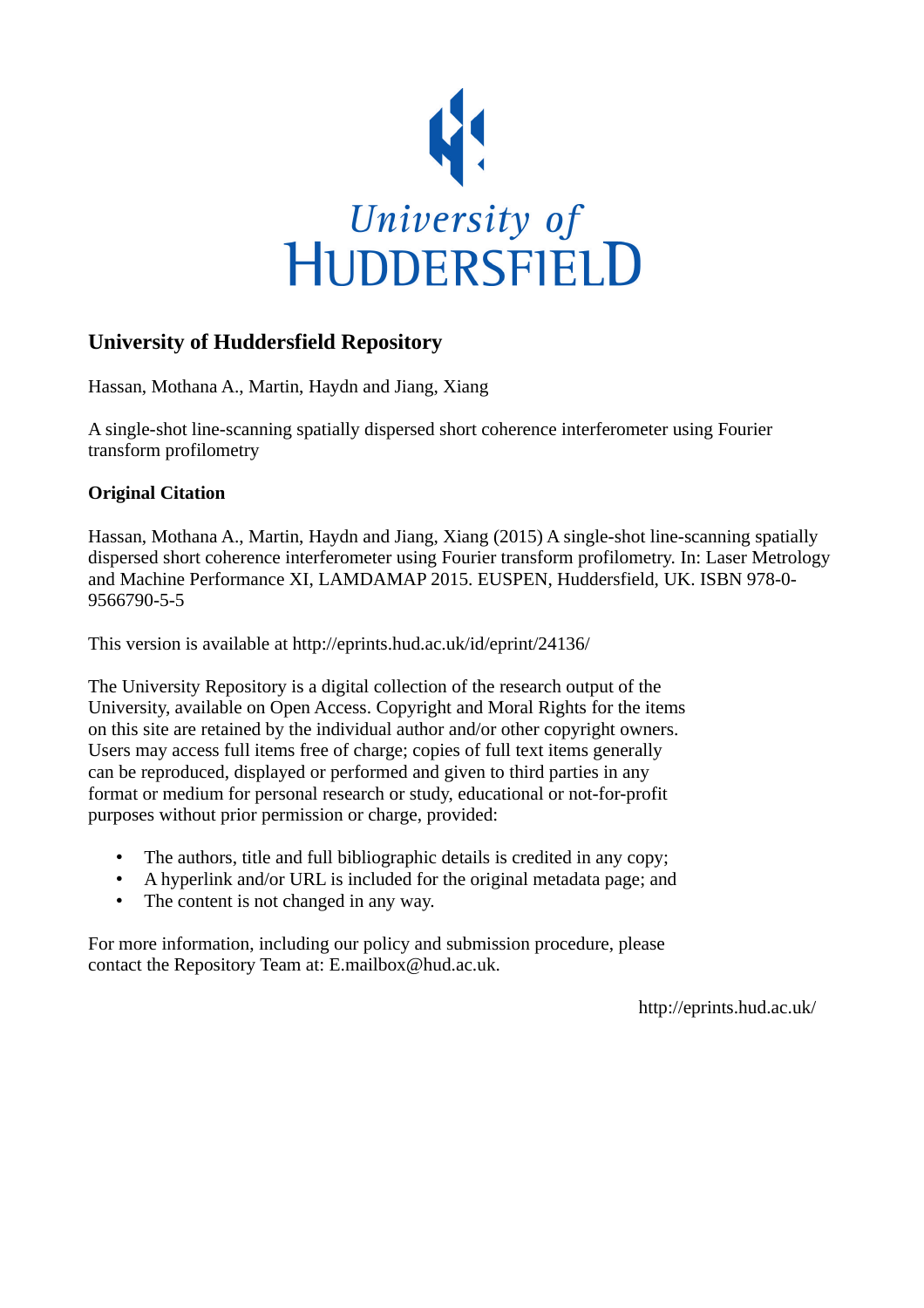# **A single-shot line-scanning spatially dispersed short coherence interferometer using Fourier transform profilometry**

M. Hassan, H. Martin and X. Jiang *University of Huddersfield, UK x.jiang@hud.ac.uk* **Keywords:** optical metrology, interferometry, surface profilometry

## **Abstract**

Single-shot inspection at nanoscale resolution is a problematic challenge for providing on-line inspection of manufacturing techniques such as roll-to-roll processes where the measurand is constantly moving. An example of such a measurement challenge is defect detection on vapor barrier films formed by depositing an aluminum oxide layer several tens of nanometres thick on a flexible polymer substrate. Effective detection and characterisation of defects in this layer requires a single-shot approach with nanometre scale vertical resolution.

This paper describes a line-scanning interferometer where a short coherence light source having a 25 nm linewidth source is spatially dispersed across the measurand thus encoding spatial position along a profile by wavelength. Phase shift interferometry (PSI) can be used to decode phase and thus height information, but requires multiple image captures. In order to realise singleshot measurement which is more suitable for online applications, a Fourier transform profilometry (FTP) approach is necessary. This paper explores the implementation of the FTP approach and presents a comparison of the measurement capability of FTP with the previously reported PSI method.

## **1 Introduction**

Improvement of online techniques for surface profile measurement will be beneficial in many high/ultra-precision manufacturing applications, enabling their manufacture and reducing costs.

Currently available optical metrology sensors are either bulky, slow in speed and expensive. For manufacturing, the inherent benefits of optical methods for implementing embedded surface topography measurement are the potential for sensors, fast measurement without surface contact. For single-shot interference based measurement, all the required data must be captured at one interferogram pattern recorded [1].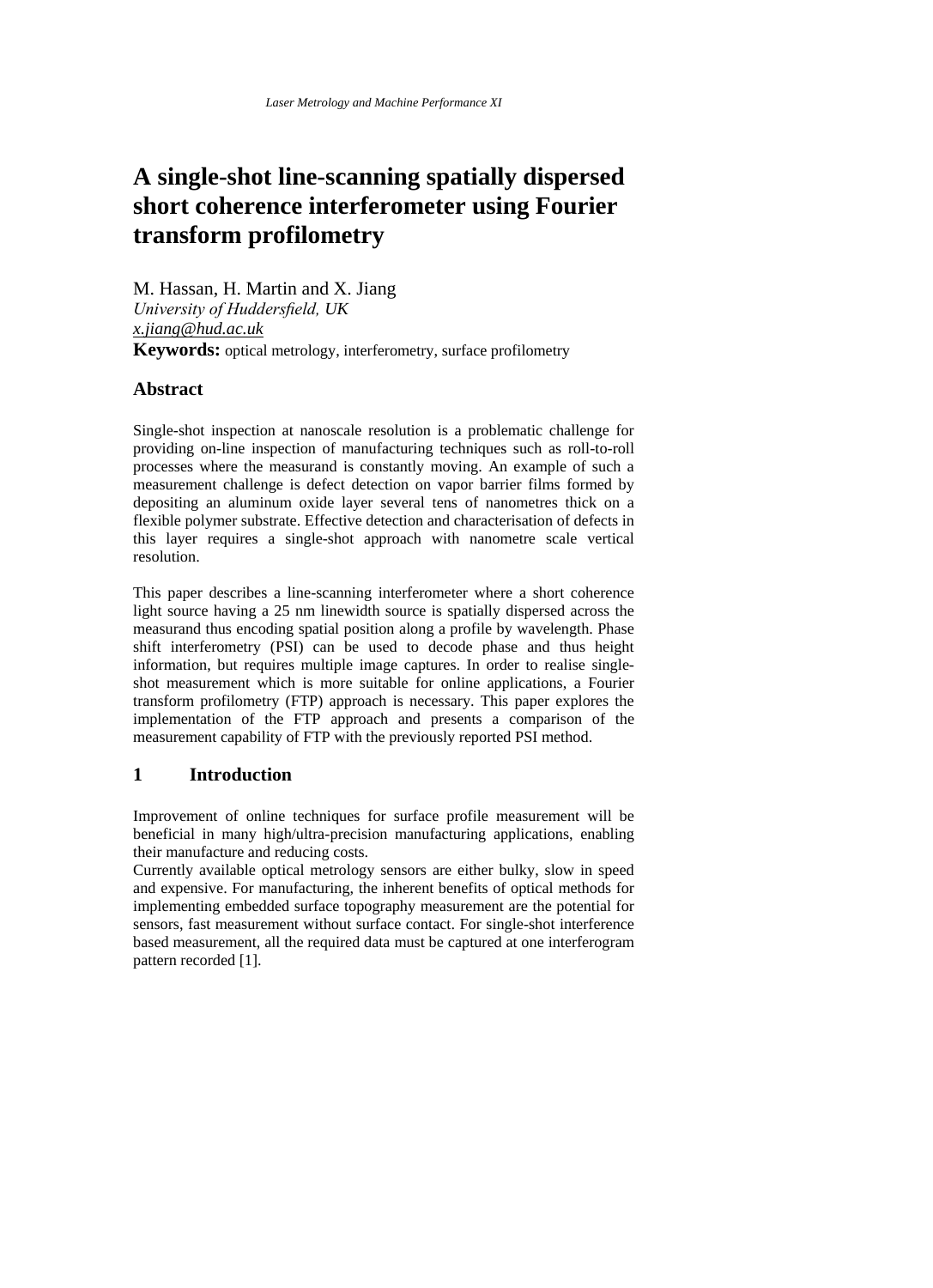There are several key requirements any measurement method must satisfy to allow for the successful embedding on the manufacturing platform: noncontact, high speed, compact system/probes, insensitivity to environmental noise. In addition for precision applications, the embedded measurement sensor should maintain the same levels of precision as standalone instruments. In this paper, we introduce a system that goes some way to addressing those challenges while operating at a nanometre scale in terms of ability to measure surface height. We call this technique, spatially dispersed short coherence interferometry (SDSCI).

## **2 Principle of Operation**

Figure 1 shows the schematic diagram of the SDSCI setup for PSI.



Figure 1: schematic diagram of the SDSCI system

SDSCI is sourced by a super luminescent diode (SLD) operating at a central wavelength of 820 nm and having a linewidth of 25 nm. This short coherence light is spatially dispersed across a surface using a reflective grating and a scan lens. In this way, the phase data pertaining to a surface height at a position along the dispersed line is spectrally encoded. The light reflected from the surface is interfered with a reference beam in a Michelson interferometer configuration after which the resulting spectral interferogram is interrogated by a spectrometer. The reference arm allows for phase shifting because it has a piezo-electric transducer (PZT) holding the mirror. The PZT is controlled using National Instruments Labview software and a data acquisition (DAQ) card with an analogue output (National Instruments USB-6211). The PZT position is incremented to increase the OPD by adjusting the applied voltage using the analogue output on the DAQ card. The measurement arm comprises a dispersive optical probe and the surface under test.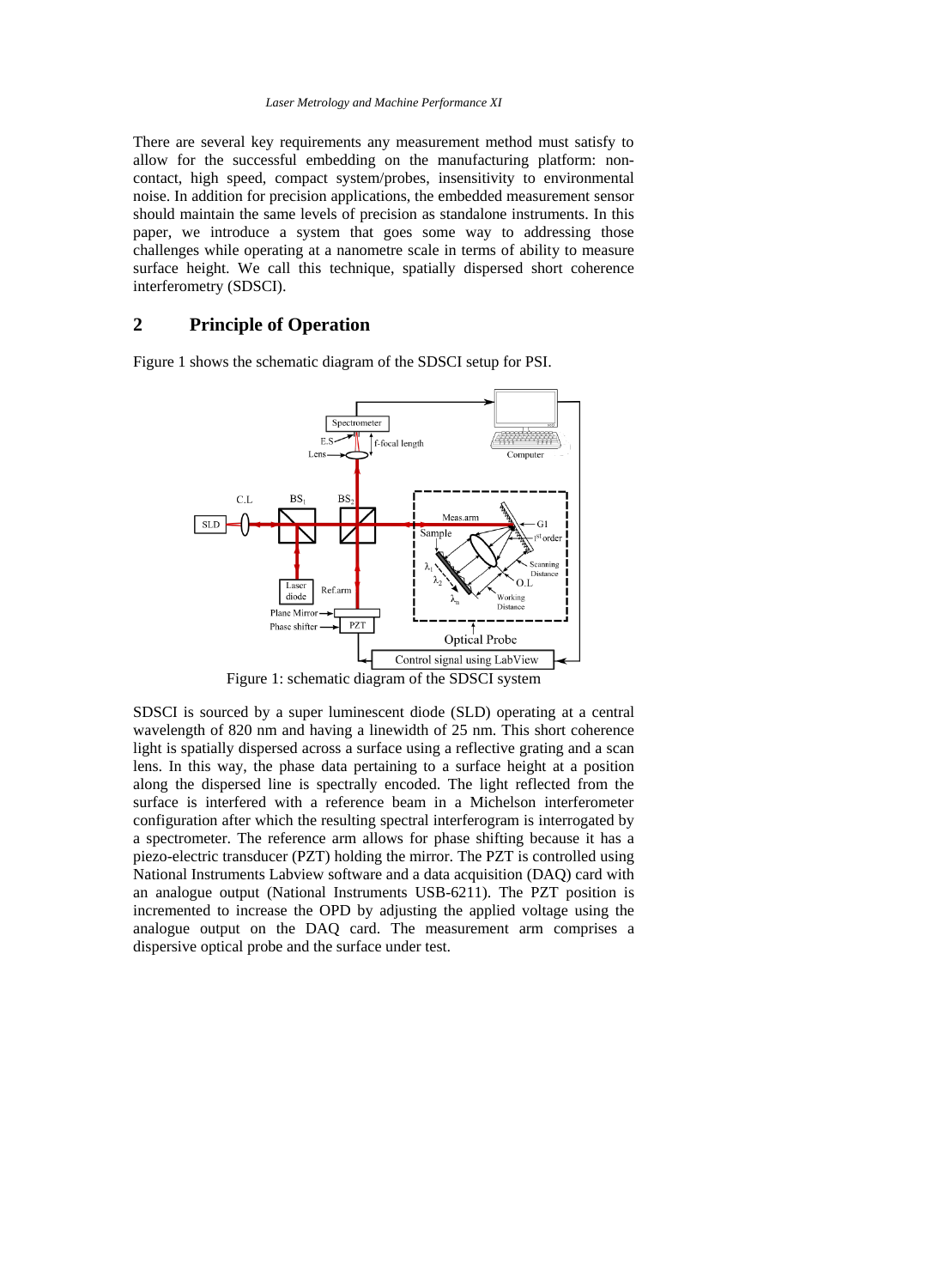This apparatus allows the investigating of both PSI for phase interrogation using the adjustable reference arm as well as a Fourier transform profilometry (FTP). The latter method requires the recording of a single interferogram without the need for any mechanical movement using the PZT. Single-shot acquisition is one of the key requirements for embedded metrology in dynamic processes. One could benefit from using single-shot measurement to assess those systems based on, for instance, roll-to-roll (R2R) where the manufacturing process is continuous. This paper focuses on the comparison between PSI and FTP methods applied to acquiring surface profiles using SDSCI.

#### **2.1 Phase Shift Interferometry**

PSI is widely used for retrieving phase information encoded in interferograms across a number of applications. This technique has is commonly employed to extract the surface profile of a sample under test such as a highly polished sample where the surface profile varies in such a way that fringe order may be tracked continuously [2]. The first measurement method considered for SDSCI is a method of phase shift interferometry (PSI) based on the Carré algorithm. In all phase shift interferometry a phase shift is introduced but an advantage of the Carré algorithm is that the four phase shifts applied to the interferometer reference need not be of known phase so long as they are all equal [3]. This is useful for SCSDI because a physical length is changed using the PZT, and because we are using broadband light, each of the constituent wavelengths will experience a slightly different phase shift. The spectrometer output is recorded as the path length in the reference arm is changed incrementally. Each wavelength,  $\lambda$  as analysed by the spectrometer is mapped to a single position,  $x$ along a line upon of the sample through the action of the dispersive optical probe. The phase of the interferogram pattern at any specific wavelength is a function of the optical path difference (OPD) and thus the surface height, *h,* at

the respective surface position, 
$$
x
$$
  
\n
$$
I(x,\lambda) = I_r(\lambda) + I_m(x_\lambda) + 2\sqrt{I_r(\lambda)I_m(x_\lambda)}\cos\phi(x,\lambda)
$$
\n(1)

Where  $I_r(\lambda)$  and  $I_m(x_\lambda)$  are the intensities of the light returning from the reference mirror and the surface under test respectively.  $\phi$  is the phase difference and is related directly to the surface height as follows,

$$
\phi(x,\lambda) = \frac{4\pi}{\lambda} h_x \tag{2}
$$

#### **2.2 Fourier Transform Profilometry FTP**

FTP can be applied to extract phase from the SDSCI system and has the distinct benefit over PSI in that it can capture the required phase information in a single shot. The FTP technique initially requires a calibration routine in which background intensity is recorded by blocking the measurement arm. After this a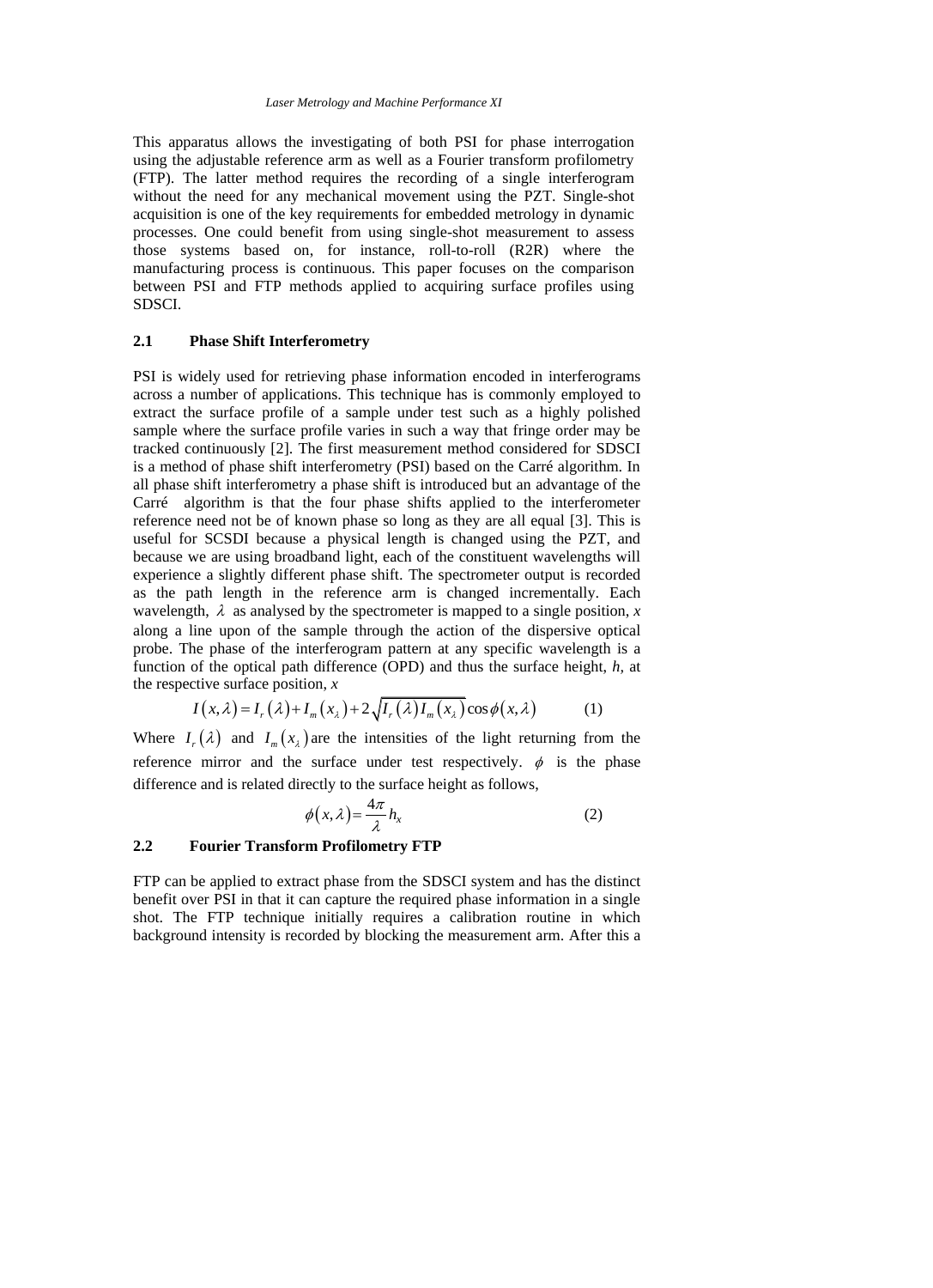single spectral interferogram is captured using the spectrometer interrogation. An FFT algorithm is employed to determine the phase as follows,

single spectral interferogram is captured using the spectrometer interroga  
An FFT algorithm is employed to determine the phase as follows,  

$$
I(x, \lambda) = I_r(\lambda) + \frac{1}{2}I_m(x_\lambda) \exp[i\phi(x_\lambda)] + \frac{1}{2}I_m(x_\lambda) \exp[-i\phi(x_\lambda)]
$$
(3)  
The middle term of equation (3) can be represented by:

$$
c(x,\lambda) = \frac{1}{2}I_m(x_\lambda) \exp[i\phi(x_\lambda)]
$$
 (4)

By applying a discrete Fourier transform (DFT) to equation (4), the new equation can be written as:

$$
I(x,\lambda) = A(\lambda) + C(x_{\lambda}) + C^{*}(x_{\lambda})
$$
\n(5)

Where the term  $C^*(x_\lambda)$  represents the complex conjugate of C. After applying an inverse DFT to the conjugated term as in equation (5) it is possible to retrieve

the phase by taking the complex logarithm.  
\n
$$
\log \left\{ \frac{1}{2} I_m(x_\lambda) \exp[i\phi(x_\lambda)] \right\} = \log \left[ \frac{1}{2} I_m(x_\lambda) \right] + i\phi(x_\lambda)
$$
\n(6)

The phase is now isolated in the imaginary part which may be unwrapped if necessary using a suitable algorithm [4, 5].

### **3 Experimental Results**

To compare the measurement capability of PSI and FTP a sample artefact having a grid pattern of raised square areas with a height of 100 nm and a 200 μm pitch. This type of structured surface is commonly known as a waffle plate [6]. **Error! Reference source not found.** (a) shows the ideal sample structure, while (b) and (c) show the measurement acquired from a Taylor Hobson CCI white light interferometer using a 5X objective lens. The SDSCI system successfully resolves sample profile using both PSI and FTP techniques. An important observation is that the sample profile can be extracted using both techniques as shown in figures 3 (a) and (b) were the height of the sample identified by the letters A to F by using PSI and FTP methods respectively.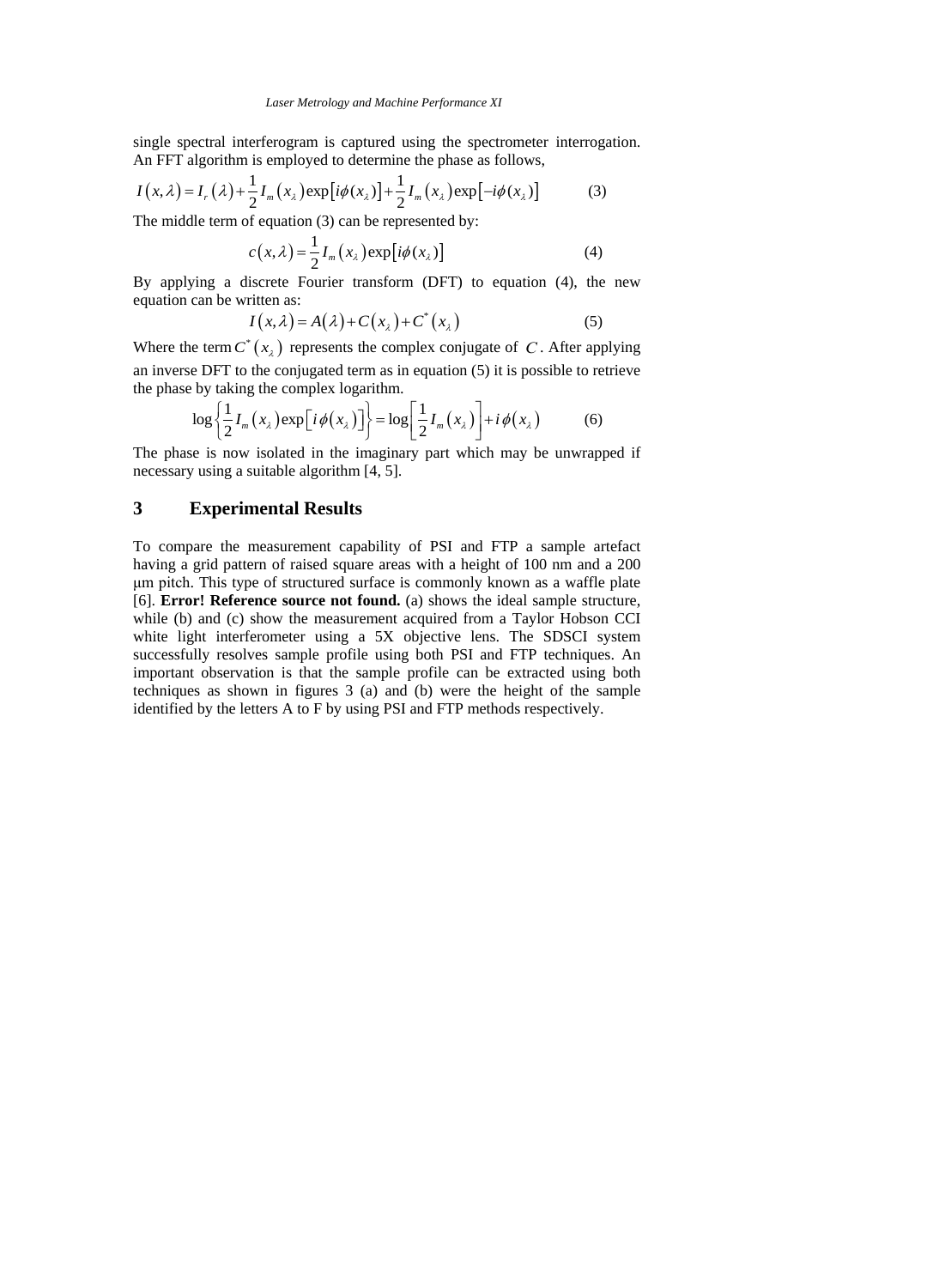*Laser Metrology and Machine Performance XI*



Figure 2 (a) Waffle plate sample; (b) areal measurement using the Taylor Hobson CCI; (c) an extracted profile from the CCI measurement result.



Figure 3 A measured surface profile on the waffle plate using SDSCI system using (a) PSI; (b) FTP.